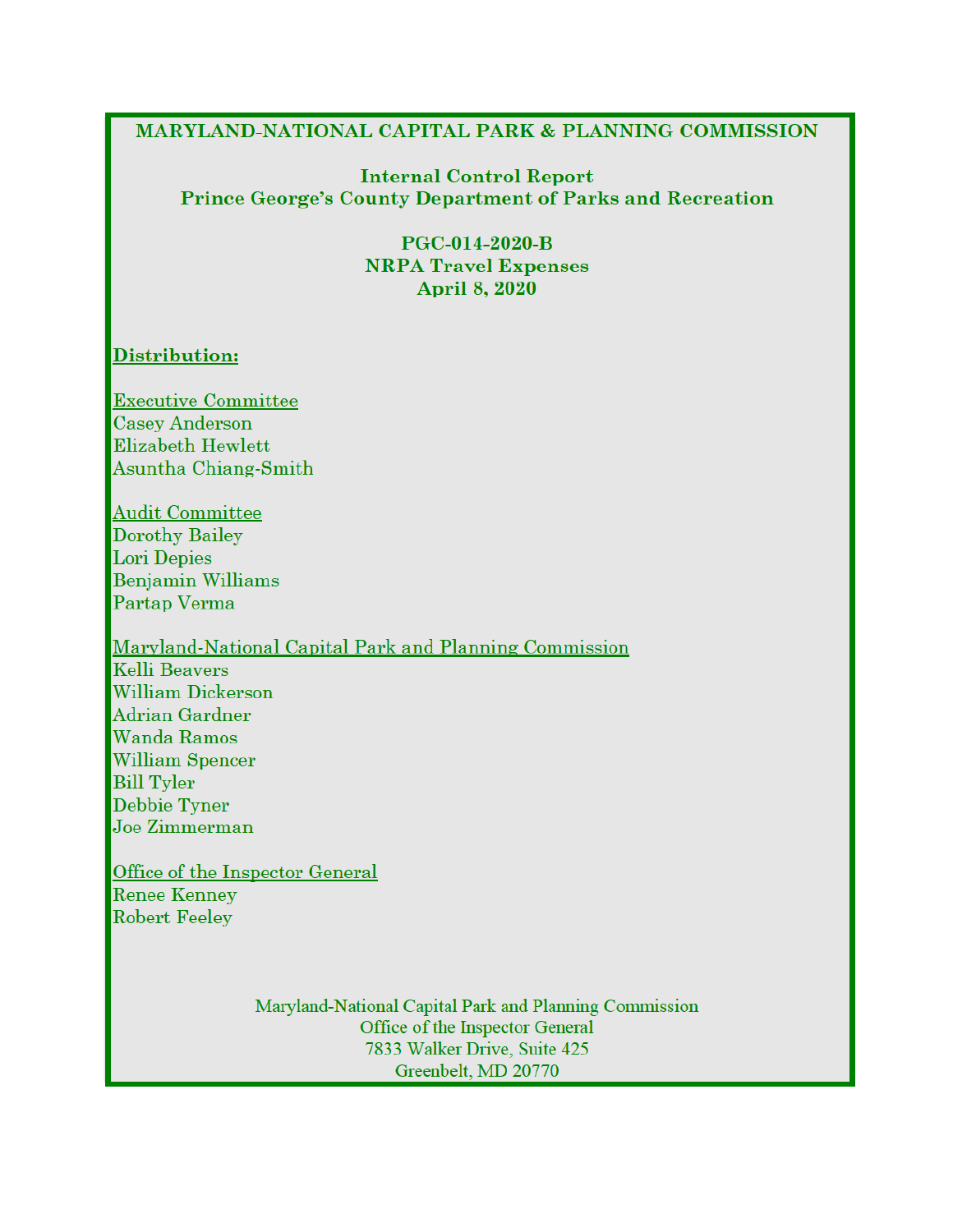# Prince George's County Department of Parks and Recreation

Internal Control Report PGC-014-2020-B NRPA Travel Expenses

Table of Contents

| A. |                                                                  |   |
|----|------------------------------------------------------------------|---|
| B. | <b>Findings and Recommendations</b>                              |   |
|    | 1. Strengthen Employee Accountability for Conference Attendance. | 2 |
| C. |                                                                  | 3 |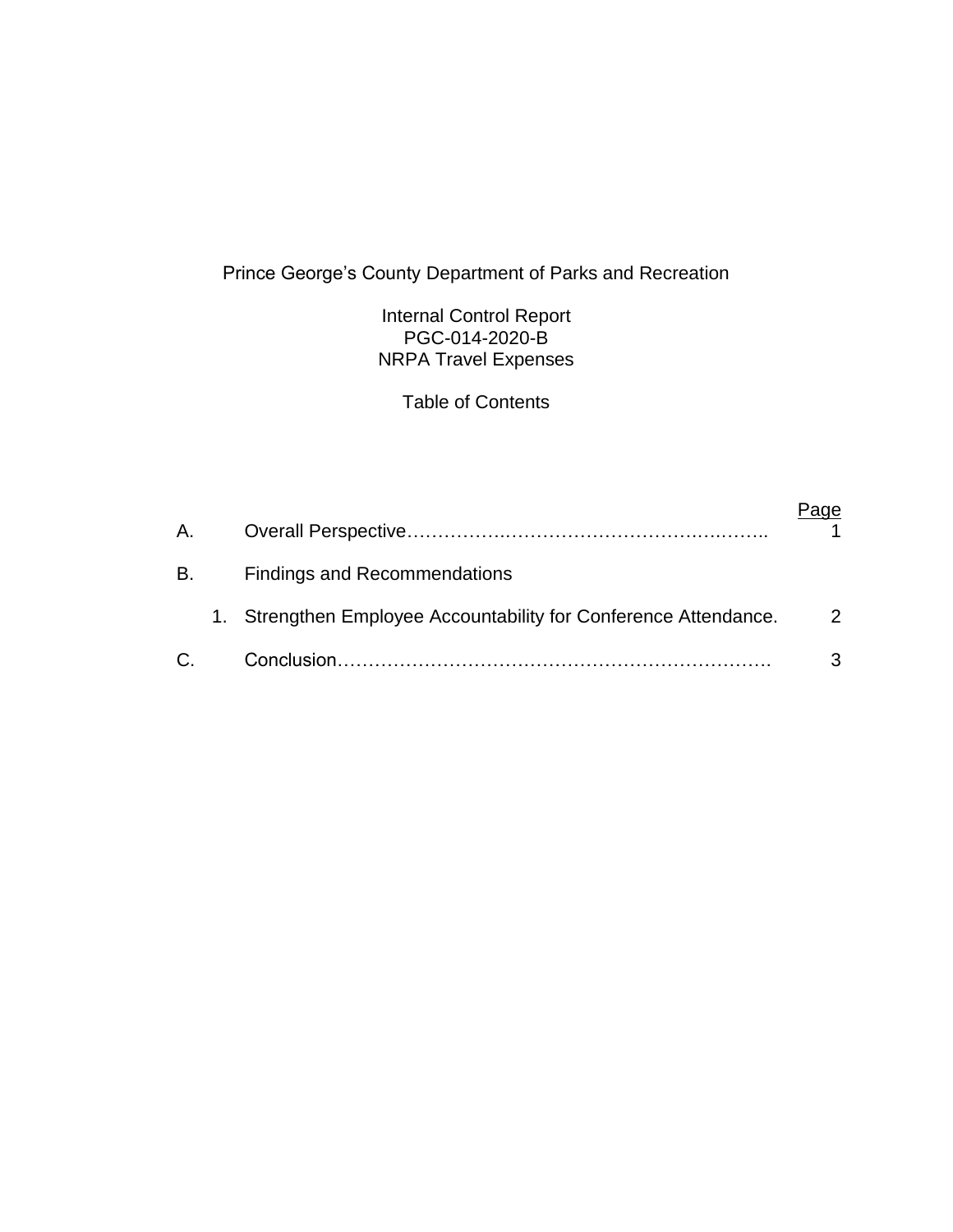Prince George's County Department of Parks and Recreation **Internal Control Report** PGC-014-2020-B

# **A. Overall Perspective**

On Wednesday, February 26, 2020,

informed the Office of the Inspector General (OIG) of a suspected fraud, waste and abuse incident involving an employee who attended the National Recreation and Park Association (NRPA) conference in September of 2019 at the Baltimore City Convention Center. Per the employee may not have followed the rules set forth in a memorandum by Department of Parks and Recreation (DPR) management for attending the conference.

Based on the preliminary information provided the OIG agreed to open a fraud, waste and abuse investigation. The results of that investigation can be found in Audit Report PGC-014-2020-A. However, during the investigation, the OIG identified opportunities to strengthen internal controls over training session attendance requirements.

The memorandum to DPR employees approved to attend the NRPA conference included the following guidance/instructions:

- Three days of administrative leave would be provided for employees to attend the conference. DPR would pay registration fees of \$595.00.
- All registrants were reguired to attend 7 hours and 30 minutes of total training sessions during the course of the 3-day conference.
- Attendees could submit meal expense receipts if meals were not provided at the conference. The expenses were limited to the following amounts:
	- $\triangleright$  Tuesday, September 24 breakfast, lunch (\$38)
	- $\triangleright$  Wednesday, September 25 breakfast, dinner (\$53)
	- $\triangleright$  Thursday, September 26 breakfast, lunch (\$38)
- Other appropriate business expenses (e.g. parking) were eligible for reimbursement.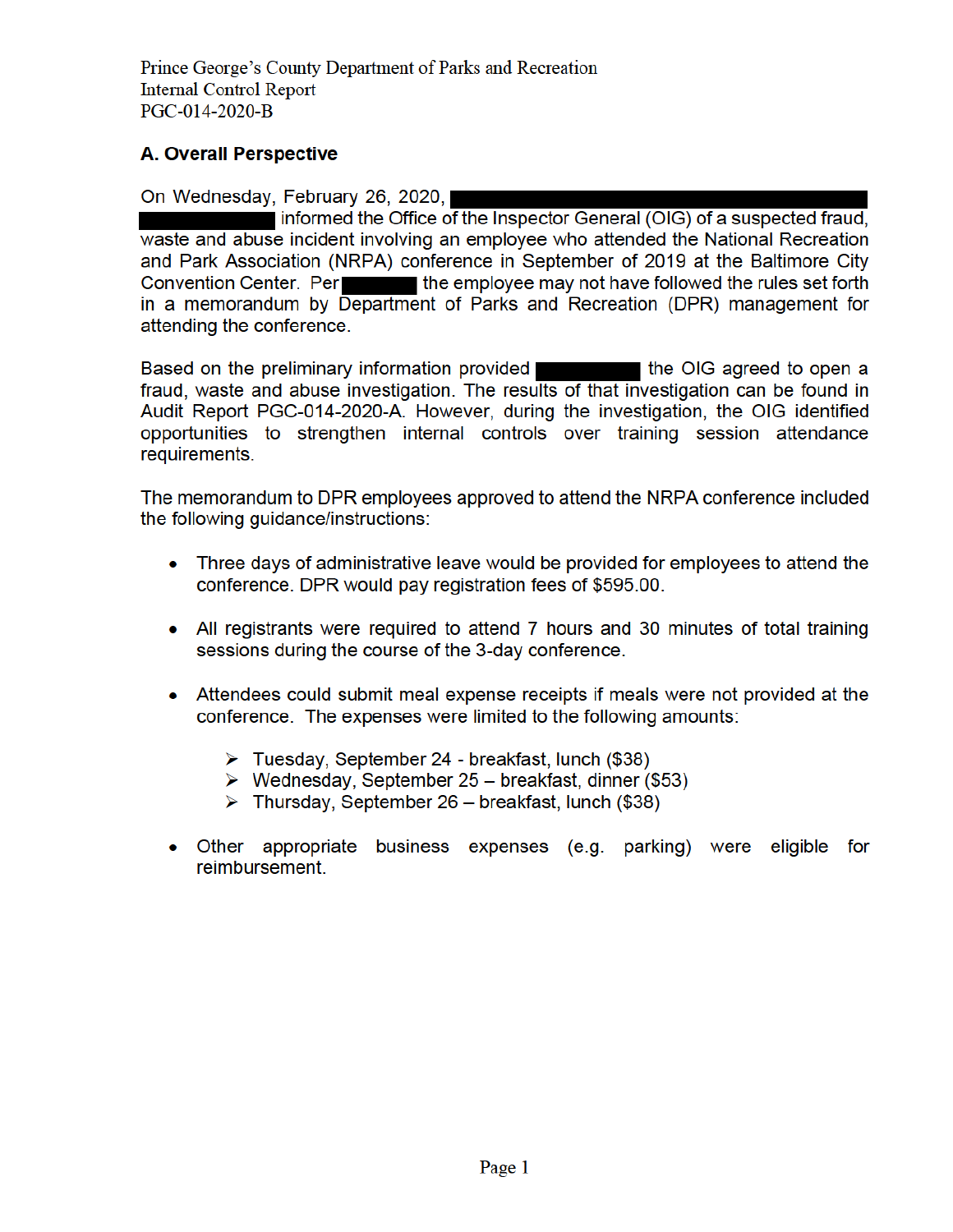## **B. Findings and Recommendations**

## **1. Strengthen Employee Accountability for Conference Attendance**

**Issue:** Existing protocols do not provide adequate controls to ensure required session attendance by conference attendees.

Under typical travel/training scenarios, Maryland-National Capital Park and Planning Commission (Commission) employees who attend external training conferences are required to attend all offered courses/tracks during conference hours. They are not provided 24 hours of liberal leave to attend  $7\frac{1}{2}$  hours of training. However, the OIG understands DPR's need to provide alternative guidance for attending NRPA conferences due to the number of DPR employees approved to attend, coupled with numerous volunteer and networking opportunities.

DPR employees attending the NRPA conference are not required to provide a list of the conference sessions they attended and accompanying hours of training obtained. An approving supervisor may request the documentation if they have questions on the employee's expense report.

**Risk/Criteria:** Employees written statement of attendance reduces opportunity for fraud, waste, and abuse.

**Recommendation:** Because of the unique flexibility and wide variety of training sessions provided, conference attendees should be required to provide a list of the sessions attended attesting they obtained the required number of training hours received. As DPR pays conference registration fees and grants administrative leave to its employees, this requirement should be mandatory for all attendees, even attendees without additional travel expenses.

The implementation of this recommended control should be for all "exceptional" travel going forward (i.e. not necessary to obtain for 2019 conference attendees).

**Management Response:** Concur with comments, moving forward management will include detailed language on all memos approving training indicating the need for written post conference documentation. All approved training/conference/workshop opportunities must submit expense report and a detailed listing of workshops taken to include title, date, times, and description.

**Expected Completion Date:** December 2020

**Follow-Up Date:** January 2021